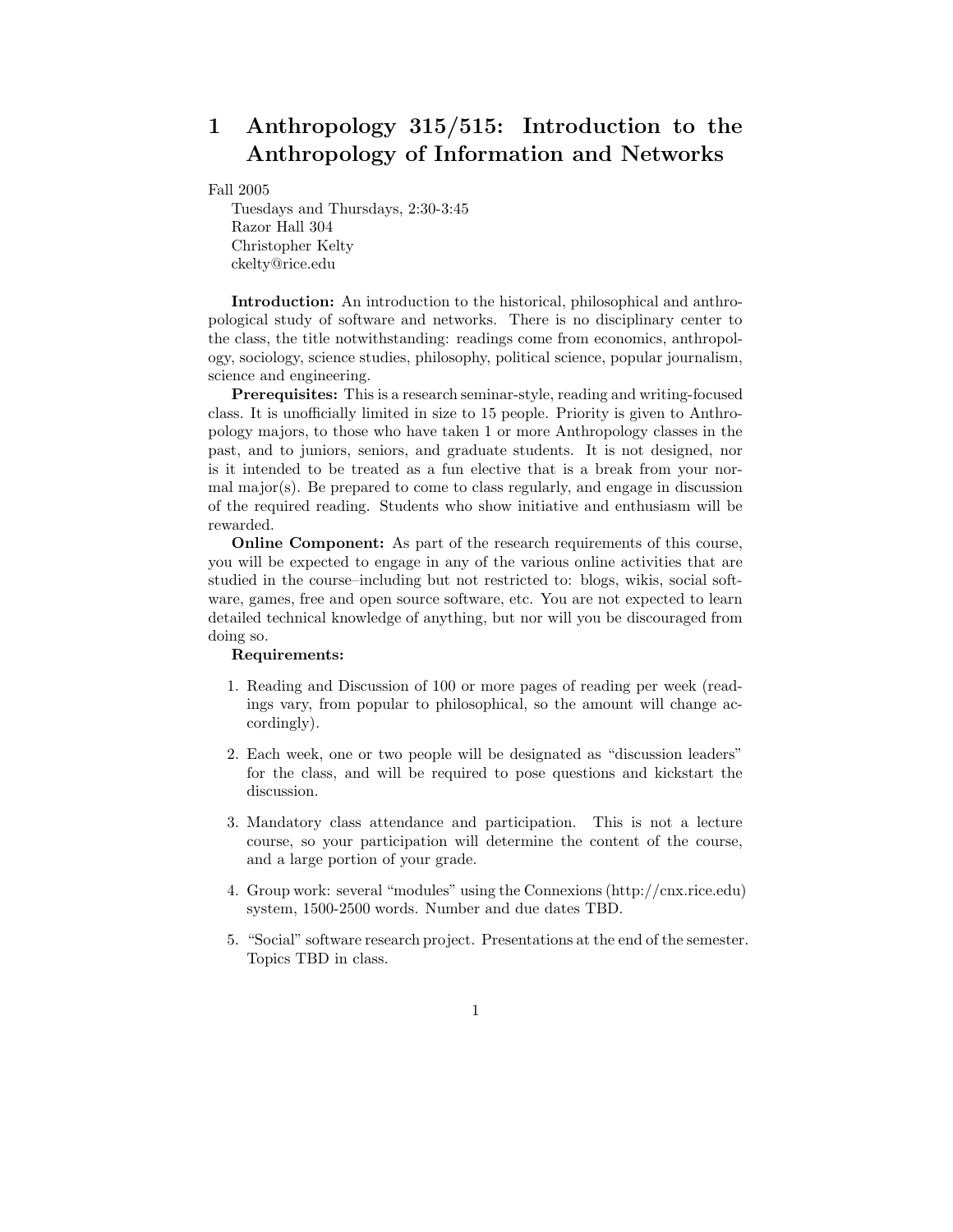#### Nota Bene:

- Plagiarism is Evil. Cite all of your sources.
- The Library is Good. Everything is (still) not on the internet. Learn to use the library, and your life will be richer and more complete.

#### Grading:

Attendance and Participation in discussion: 30% Modules: 45% Social Software Research Project: 25%

#### Required Texts at the Bookstore:

- William Aspray and Martin Campbell-Kelley, Computer: A History of the Information Machine, Basic Books 1996.
- Janet Abbate, Inventing the Internet, MIT Press, 1999.
- Alexander Galloway, Protocol: How control exists after decentralization, MIT Press, 2003.
- Mitchell Waldrop, The Dream Machine: JCR Licklider and the Revolution that made computing personal Viking Books, 2001
- Manuel Castells, The Internet Galaxy, Oxford University Press, 2001
- Steven Weber, The Success of Open Source, Harvard University Press, 2004.

Other Required Readings: Other required readings are listed in the schedule. They are either available online, or will be posted at

http://kelty.rice.edu/315/

(password to be given in class only). Class Mailing List: anthroinfo-l@mailman.rice.edu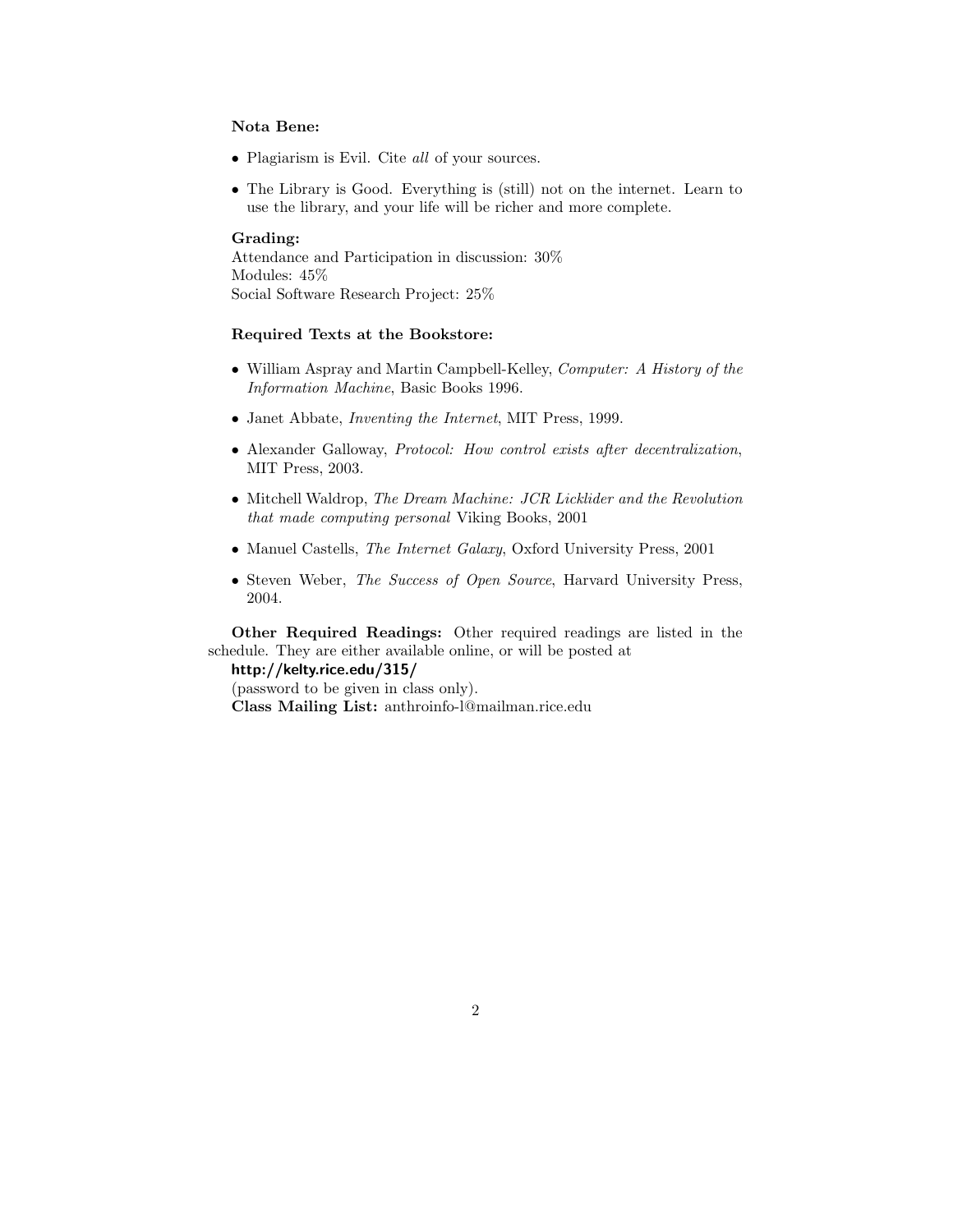## 2 Schedule

## 2.1 Week 1: Introduction. What information? Which Network?

- Aug 23: Introduction to the class, readings, assignments, mailing list, discussion of core topics.
- Aug 25: An array of introductory readings on networks and information Readings:
	- Stanley Milgram, "The Small World Problem" in The Individual in a Social World, Reading, MA: Addison-Wesley, 1977,pps. 281-295.
	- Clifford Geertz, "The Bazaar Economy: Information and Search in Peasant Marketing," The American Economic Review, Vol. 68,No. 2, (May, 1978), pp. 28-32. (JSTOR)
	- Greg Downey "Virtual Webs, Physical Technologies and Hidden Workers" Technology and Culture 42, April 2001.
	- Susan Leigh Star and Geoffrey Bowker "ICD as Information Infrastructure" in Sorting Things Out, MIT Press, 1999.

### 2.2 Week 2: Writing after the Internet

- Aug 30: Writing a Connexions module
	- Read about Connexions http://cnx.rice.edu/content/col10151/1.14. Compare COnnexions modules with Wikipedia modules (http://wikipedia.org).
	- Required experiment: Try creating a module on some topic from last week's readings. Do not publish it, just see how far you get with the technical side.
	- Discussion: Wikipedia and encyclopedias; intellectual property issues; collaboration issues; technical issues, educational issues, "community" and "society".
- Sept 1: The effect of the Internet on Anthropology

#### Reading:

- Michael M.J. Fischer, "Worlding Cyberspace" in Emergent Forms of Life and the Anthropological Voice Duke University Press, 2003 pgs. 261-305.
- Kelty, Christopher ed. "Cultures Open Sources" Anthropological Quarterly 77(3) at http://aq.gwu.edu/archive/table summer04.htm (read at least, introduction by Kelty, and the article by Alex Golub "Copyright and Taboo").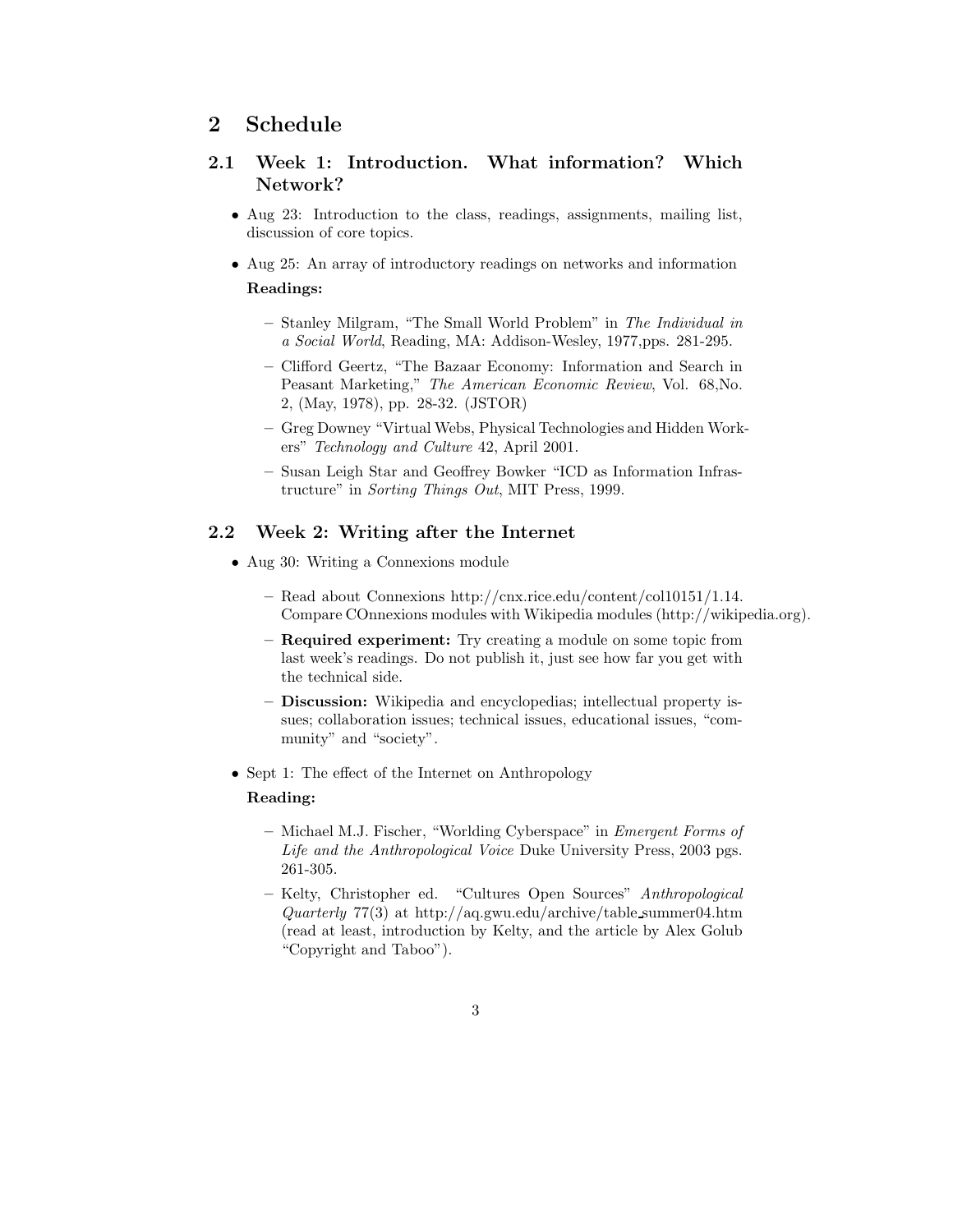## 2.3 Week 3: Free Software/Open Source as ethnographic site

• Sept 6: What is FOSS?

#### Readings:

- Steven Weber, The Success of Open Source, pgs 54-93.
- Richard Stallman, as much as you can stomach at http://www.gnu.org/philosophy/
- Optional: Eric Raymond's writings: http://www.catb.org/ esr/writings/cathedralbazaar/
- Sept 8: Can you eat FOSS?

#### Readings:

- Weber, The Success of Open Source, pgs 128-189.
- Coleman, The Social Production of Creative Freedom (PhD Dissertation, University of Chicago, 2005) chapter 6.

#### 2.4 Week 4: Intellectual Property

• Sept 13: Copyright, Patent, Trademark

### Readings:

- TBD
- Sept 15: Intellectual Property in information, networks, software, and life

#### Readings:

- Christopher Kelty, "Copyright License, 1976 to the present" in  $Two$ Bits manuscript.
- James Boyle, "The Second Enclosures Movement" at http://www.law.duke.edu/journals/lcp/lcptoc66winterspring2003.htm
- Lessig, "Code is Law Wiki" http://codebook.jot.com/WikiHome

## 2.5 Week 5: Theorizing IP and technology

- Sept 20: Intellectual Property, Technology and History Readings:
	- Adrian Johns, "Pop Music Pirate Hunters" Daedalus, Spring 2002
	- Adrian Johns, "The Great Oscillation Controversy" manuscript.
- Sept 22: Intellectual Property and Social Science

#### Readings:

– Yochai Benkler,"Sharing Nicely: On shareable goods and the emergence of sharing as a modality of economic production" at http://benkler.org/SharingNicely.html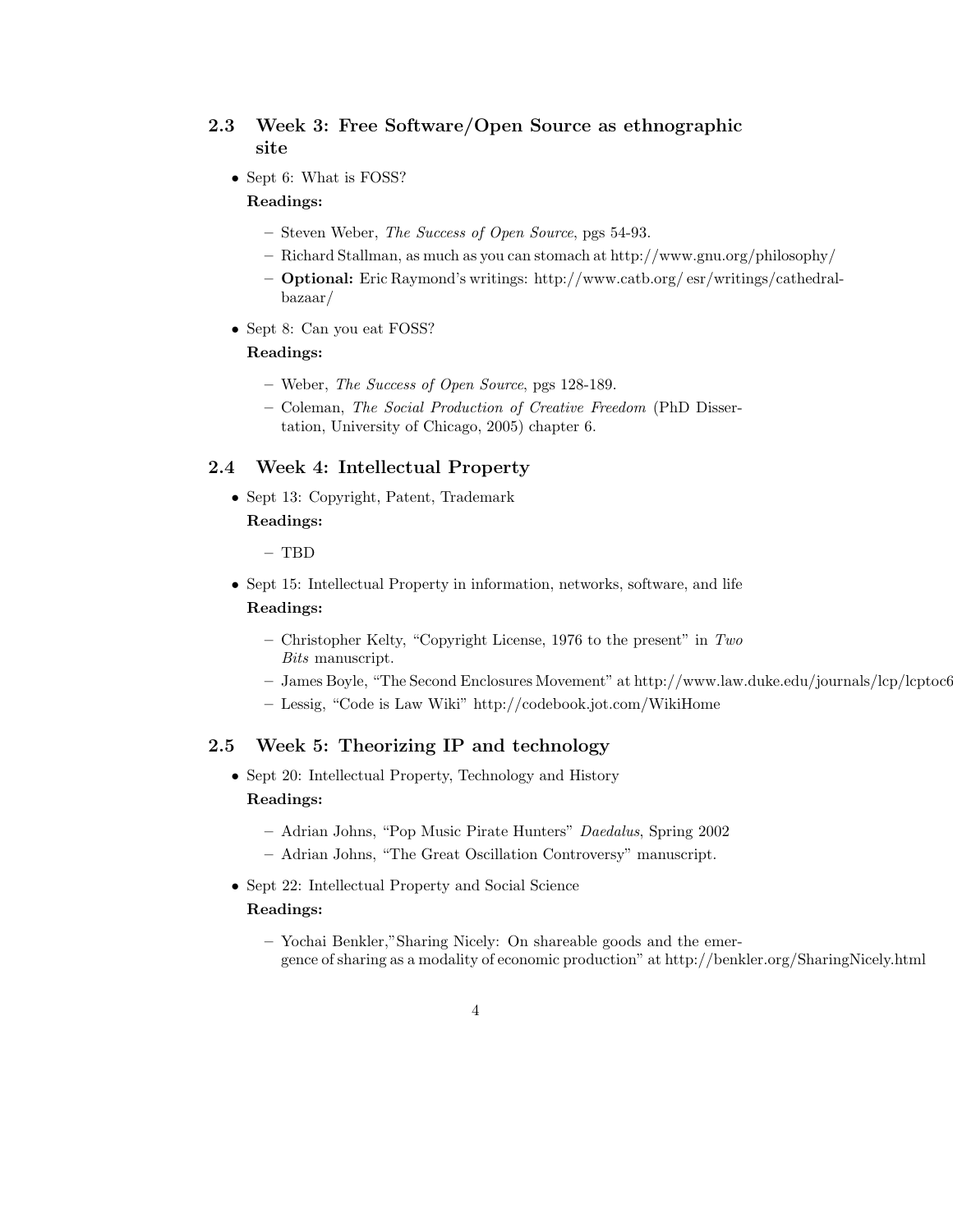### 2.6 Week 6: History of Networks and Software

- Sept 27: The Source of Source Readings:
	- Kelty, "The Source of Source" in Two Bits manuscript.
	- Waldrop, The Dream Machine:JCR Licklider, pgs. 24-99
- Sept 29: Closed Worlds.

### Readings:

- Waldrop Cont'd.
- Mirowski
- Brandon Hookway, Pandemonium Optional.

### 2.7 Week 7: The Galactic Internet

• Oct 4: Who is the Internet?

#### Readings:

- J.C.R Licklider, Man-Computer Symbiosis IRE Transactions on Human Factors in Electronics March 1960, Vol. HFE-1.
- Douglas Englebart, the Mother of All Demos http://sloan.stanford.edu/MouseSite/1968Demo.html
- Mitchel Waldrop, Dream Machines, cont'd
- Oct 6:

### Readings:

- Paul Baran, Interview in Wired.
- Janet Abbate, ch. 1.
- Hauben and Hauben, Netizens http://www.columbia.edu/ rh120/ chapters 2,3.
- Alex Galloway, Protocol
- Manuel Castells (Lessons from, Culture of)

### 2.8 Week 8: More Internet history

- Oct 11: No class (Midterm Recess)
- Oct 13: TBD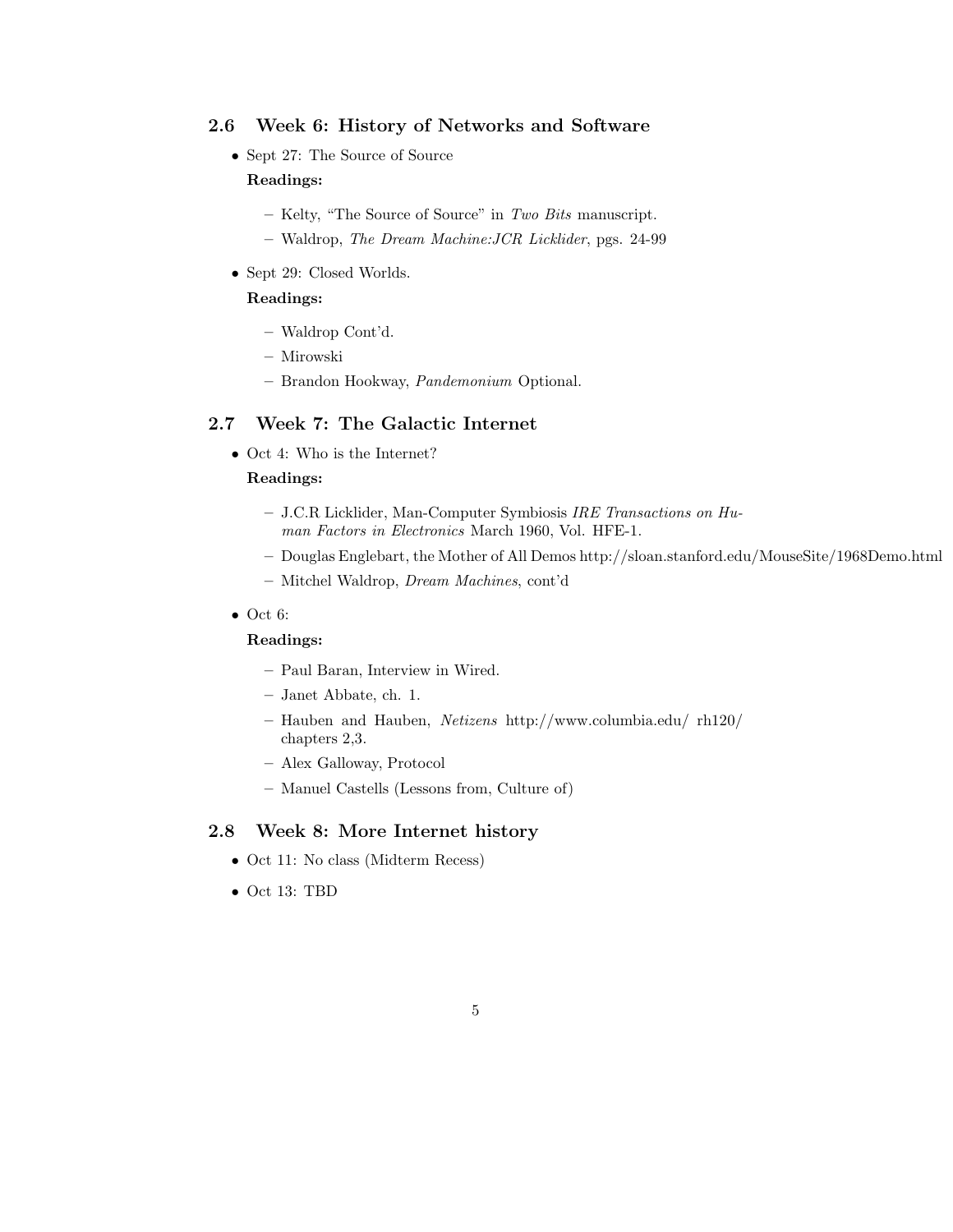### 2.9 Week 9: Social Theory of Networks and Information

- Oct 18: Latour and Actor Network Theory
	- Latour, Science in Action
	- Latour, We Have Never Been Modern, "On Recalling ANT."
	- ANT bibliography http://www.lancs.ac.uk/fss/sociology/css/antres/ant.htm
- Oct 20: No class (Conference)

### 2.10 Week 10:

- Oct 25: Latour Cont'd,
- Kelty Ch.1 "Against Networks" in Two Bits manuscript.
- Ong and Collier, Global Assemblages, TBD
- Oct 27: The "New" Science of Networks
- TBD

### 2.11 Week 11: Social Software

- Nov 1: Social Software and Social Philosophy
- Hannah Arendt The Human Condition, p 22-73
- Nov 3: TBD

### 2.12 Week 12:

- Nov 8: TBD
- Nov 10: No Class (Conference)

### 2.13 Week 13:

- Nov 15: TBD
- Nov 17: TBD

### 2.14 Week 14:

- Nov 22: Presentations
- Nov 24: No Class (Thanksgiving)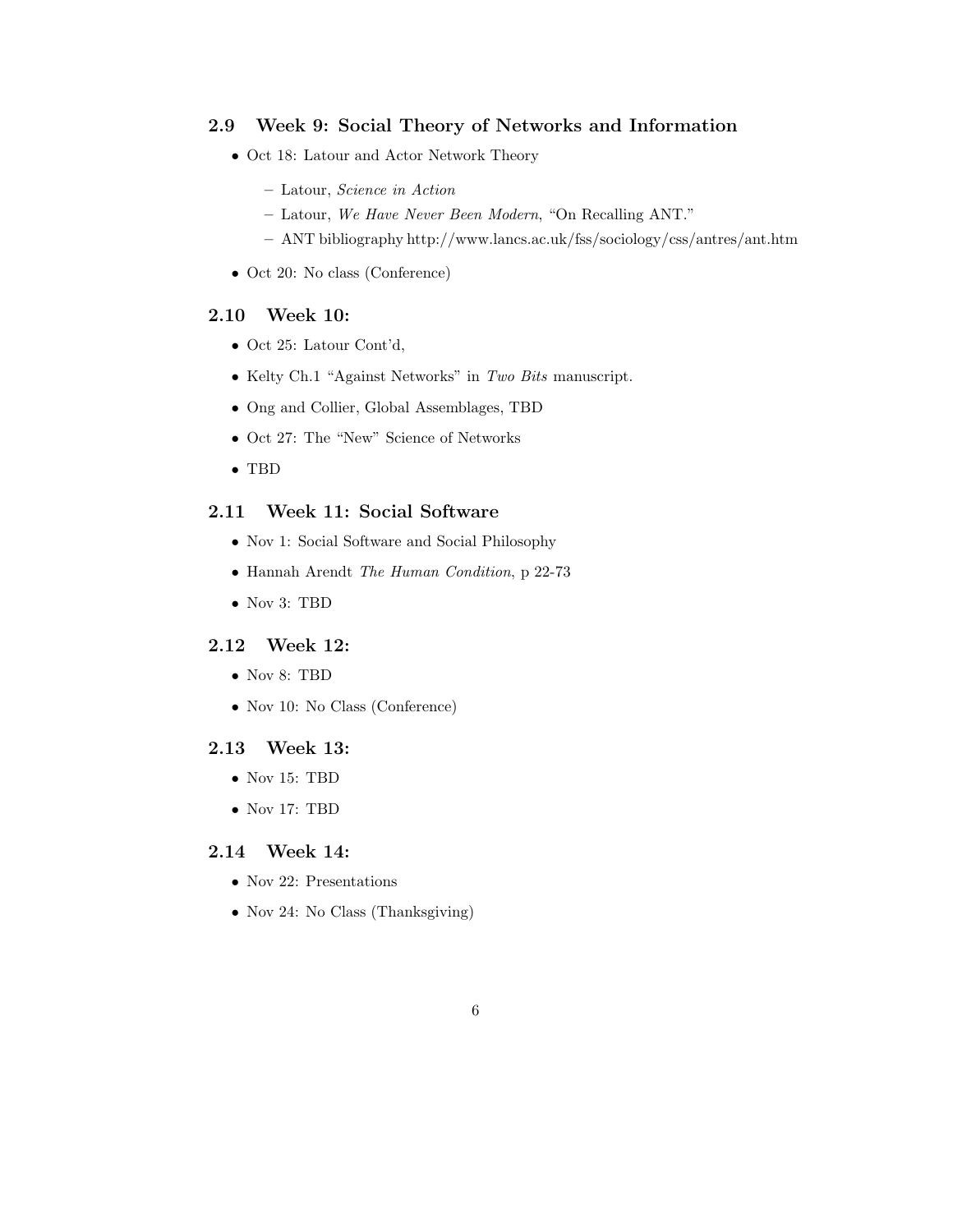### 2.15 Week 15:

- Nov 29: Presentations, Last Day.
- Dec 1: No Class (Conference)

Other Important Information: Incompletes are not given.

Honor Code issues: Groups will be graded as a whole, each member will recieve the same grade regardless of actual or perceived contribution. Renegotiation of group members is possible, if conflicts other than scheduling occur. In the case of work done in groups, the division of labor will be up to the students, and any further honor code guidelines will be provided if requested.

Any student with a documented disability needing academic adjustments or accommodations is requested to speak with me during the first two weeks of class. All discussions will remain confidential. Students with disabilities will need to also contact Disability Support Services in the Ley Student Center.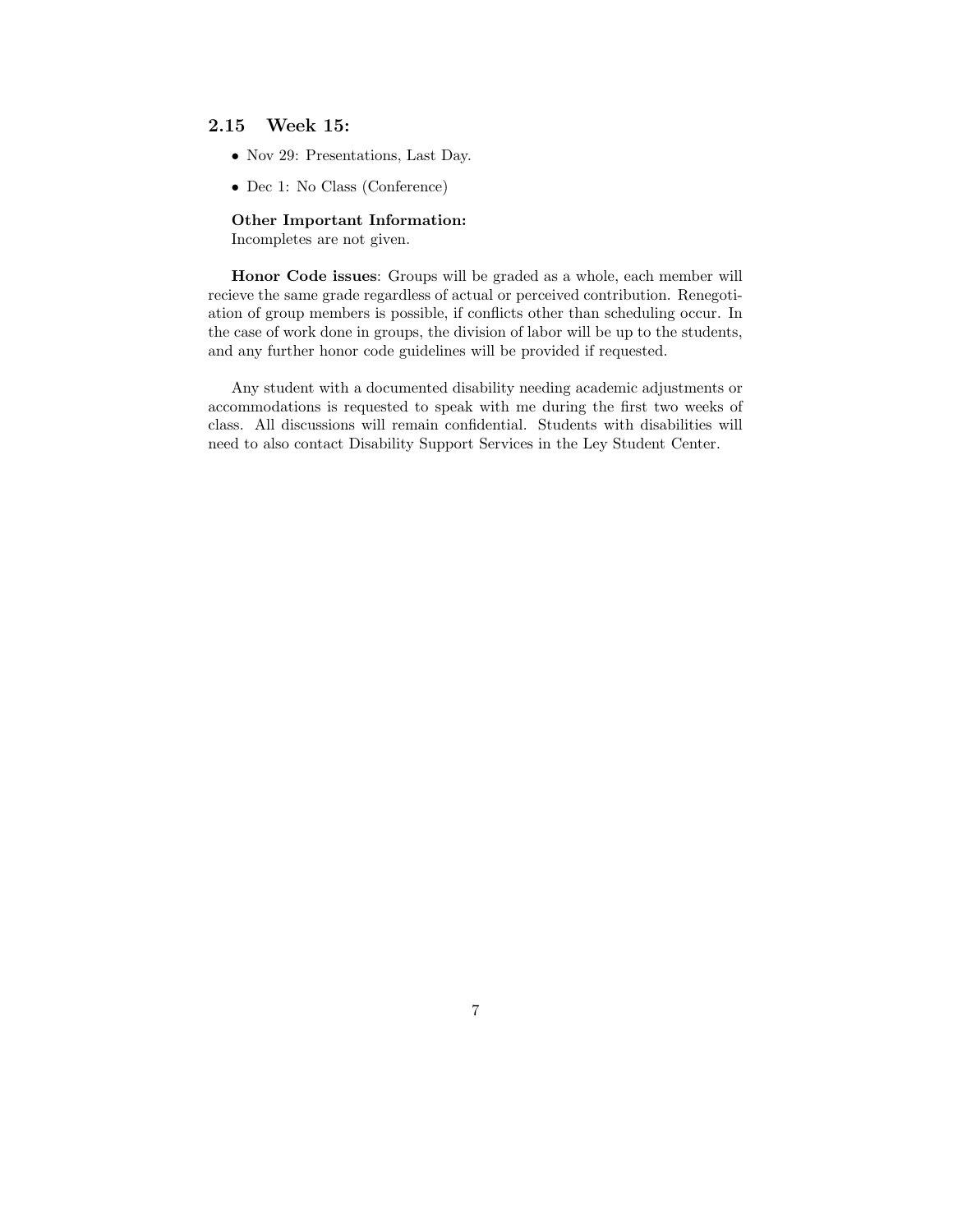## 3 Further Reading

- Feller, Fitzgerald, Hissam, and Lakhani, Perspectives on Free and Open Source Software, MIT Press, 2005.
- Ghosh, Rishab Ayer CODE: Collaborative ownership in the New Economy, MIT Press, 2005.
- George Stigler, "The Economics of Information," The Journal of Political Economy, Vol. 69, No. 3 (June 1961).  $(JSTOR)$
- Manfred Kochen and Ithiel De Sola Pool "Contacts and Influence" Social Networks, 1, (1978/9)pgs 5-51.
- Barabasi, Albert-Laszlo, Linked : the new science of networks Cambridge, Mass. : Perseus Pub., 2002.
- Marcel Mauss, The Gift, preface (by Mary Douglas), Introduction and Chapters 1-2.
- "Cooking Pot Markets: an economic model for trade in free goods and services on the internet" by Rishab Ayer Ghosh, First Monday, Volume 3, Issue 3, March 2, 1998. At http://www.firstmonday.dk/issues/issue3 3/
- Christopher Kelty, "Free Software/Free Science" First Monday, Volume 6, Number 12 - December 3rd 2001
- Jonathan Parry, "On the Moral Perils of Exchange" in Bloch and Parry eds. Money and the Morality of Exchange, Cambridge University Press, 1987
- Neal Stephenson "Mother Earth, Mother Board" Wired, 4.12, December 1996, pps 97-160. (www.wired.com).
- Blaine Harden, "The Dirt in the New Machine," The New York Times Magazine, August 12, 2001.
- Martin Dodge and Rob Kitchin, Atlas of Cyberspace New York: Addison Wesley, 2001. (On Reserve)
- Tom Standage The Victorian Internet, New York: Walker and Company, 1998. (On Reserve)
- Philip Agre, "Yesterday's Tomorrow," Times Literary Supplement, 3 July 1998, pages 2-3.
- Carla Freeman High Tech and High Heels, Chapel Hill: Duke University Press, 2000 pgs 1-20, 141-178
- "Hi I'm in Bangalore (but I can't say so)" New York Times March 21, 2001.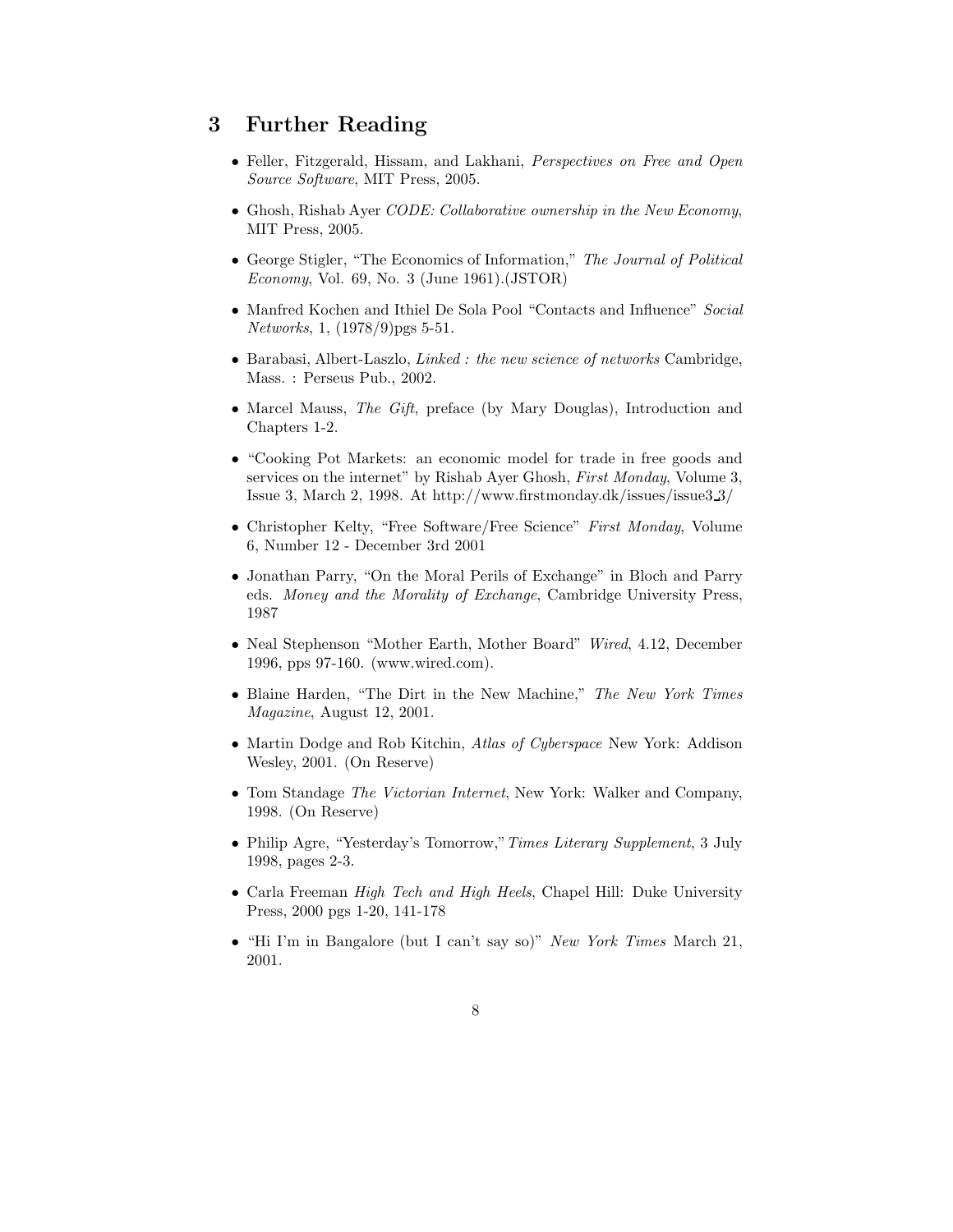- Asma Lateef, "Linking up with the Global Economy: a case study of the Bangalore software industry," International Institute for Labor Studies Report DP/96/1997, 1997.
- William Aspray and Martin Campbell-Kelley, Computer: A History of the Information Machine, Basic Books 1996
- Ray and Charles Eames, A Computer Perspective, Harvard University Press, 1973.
- Janet Abbate, *Inventing the Internet*, MIT Press, 1999. Chapter 1.
- "Founding Father" (Interview with Paul Baran), Wired Magazine, March 2001. At http://www.wired.com/wired/archive/9.03/baran.html?pg=1
- Aspray and Campell-Kelley, *Computer*, pgs 157-206.
- "Software's Chronic crisis," Scientific American , September 1994
- Michael Mahoney, "Roots of Software Engineering," CWI Quarterly, 3,4(1990), 325-334
- Fred Brooks, *The Mythical Man-Month*, Reading, Mass. : Addison-Wesley Pub. Co., c1995
- Eric Raymond "The Cathedral and The Bazaar," http://tuxedo.org/ esr/writings/
- J.C.R. Licklider "Man-Computer Symbiosis" from *IRE Transactions on* Human Factors in Electronics, volume HFE-1, Pages 4-11, March 1960.
- Rhonda Hauben Netizens pgs 35-66, 127-152.
- John Seely Brown and Paul Duguid, The Social Life of Information, Harvard Business School Press, 2000.
- "Pop Music Pirate Hunters" by Adrian Johns Daedalus, Spring 2002, pg 67.
- Andy Oram, ed. Peer to Peer, Oreilly Press, 2001 chs. 1 and 16.
- Selected Salon.com articles concerning Napster, p2p technology and the entertainment industry: "The Music Revolution will not be Digitized"1 June 2001: http://www.salon.com/tech/feature/2001/06/01/digital music/index.html "Revenge of the File-Sharing Masses!" 20 July, 2001: http://www.salon.com/tech/col/rose/2001/07/20/napster diaspora/index.html "Courtney Love does the Math" 14 June, 2000: http://www.salon.com/tech/feature/2000/06/14/love/index.html
- "Anticircumvention Rules: A Threat to Science" by Pamela Samuelson, Science, Volume 293(5537) 14 September 2001 p. 2028.